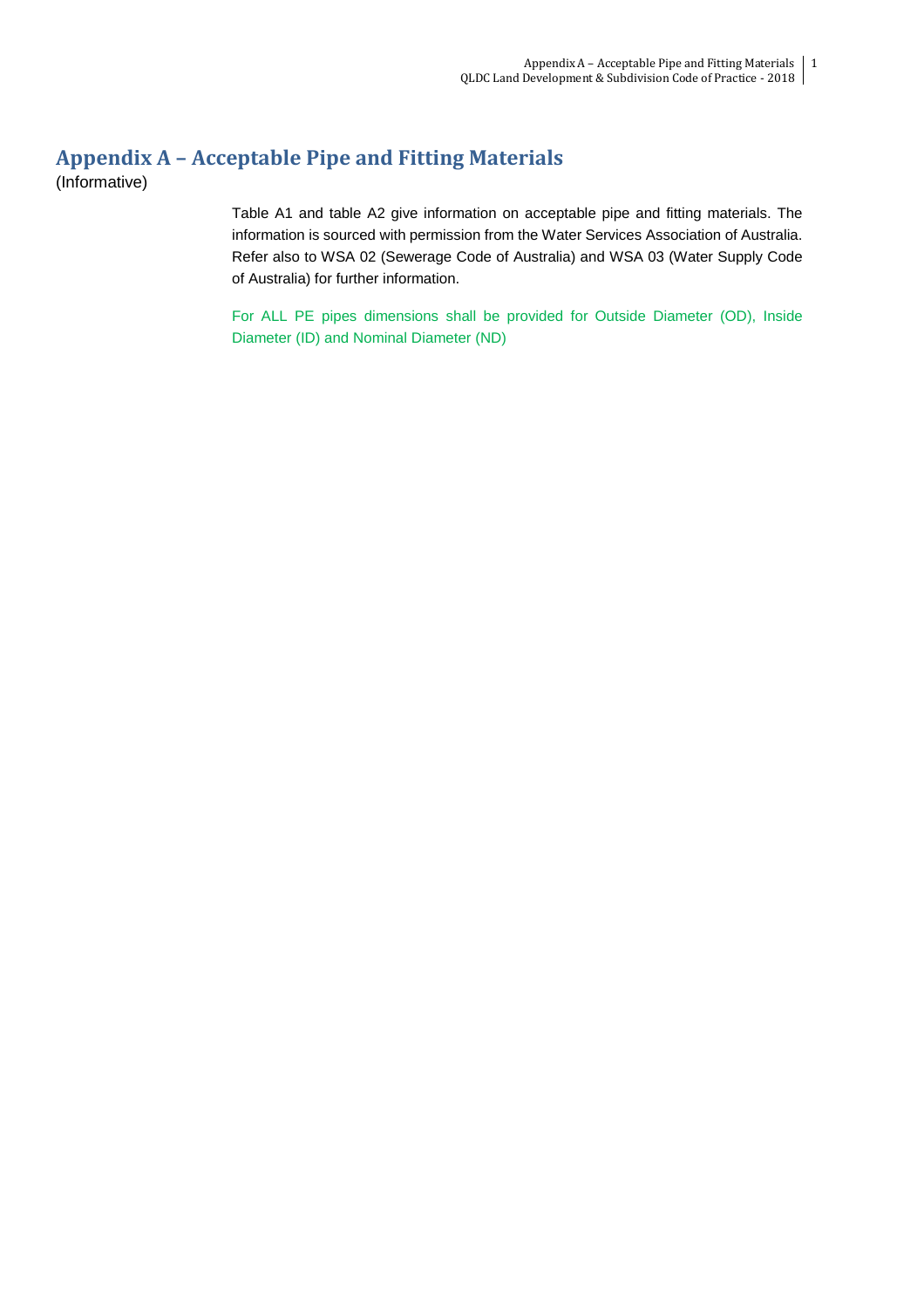### **Table A1 – Acceptable pipe materials and Standards**

### **Note: PVC only used if specifically agreed with TA**

NOTE – Refer also to WSA 02 (Sewerage Code of Australia) and WSA 03 (Water Supply Code of Australia)

| <b>Pipe</b><br>materials | <b>Standard</b><br>applicable                                                | <b>Stormwater</b><br>(Gravity) | Wastewater<br>(Pressure sewer/<br>rising main) | Wastewater<br>(Gravity) | Water<br>supply<br>(Pressure) | <b>Notes</b>                                                                                                                                                                                                                                                                                                                                                                                                                                    |
|--------------------------|------------------------------------------------------------------------------|--------------------------------|------------------------------------------------|-------------------------|-------------------------------|-------------------------------------------------------------------------------------------------------------------------------------------------------------------------------------------------------------------------------------------------------------------------------------------------------------------------------------------------------------------------------------------------------------------------------------------------|
| <b>PVC-U</b>             | <b>AS/NZS 1260</b><br>(Class SN 4, 8,<br>or $16$ as<br>required by TA)       | ✓                              |                                                | $\checkmark$            |                               | Gravity applications only.<br>Well established methods of repair.<br>Suitable for aggressive groundwater, anaerobic conditions and tidal zones.<br>Can be used for trenchless installation with suitable end load resistant<br>joints.                                                                                                                                                                                                          |
| <b>PVC-U</b>             | <b>AS/NZS 1254</b><br>(Class SN 4, or<br>8, as required<br>by TA)            | ✓                              |                                                |                         |                               | Gravity stormwater applications only.                                                                                                                                                                                                                                                                                                                                                                                                           |
| <b>PVC-O</b>             | <b>AS/NZS 4441</b><br>(Series 1 or<br>Series 2, as<br>required by the<br>TA) |                                |                                                |                         | ✓                             | Improved fracture toughness compared with PVC-U.<br>Improved fatigue resistance compared with PVC-U and PVC-M.<br>NOTE - Use only DI fittings in pumped mains to achieve full fatigue resistance. Has<br>increased hydraulic capacity compared with PVC-U and PVC-M. Suitable for<br>aggressive groundwater, anaerobic conditions, and tidal zones. Specific design for<br>dynamic stresses (fatigue) required for pressure sewer applications. |
| <b>PVC-U</b>             | <b>AS/NZS 1477</b><br>(Series 1 or<br>Series 2, as<br>required by the<br>TA) |                                |                                                |                         | ✓                             | Well established methods of repair.<br>Alternative installation techniques possible, for example slip lining.<br>Suitable for aggressive groundwater, anaerobic conditions, and tidal zones.<br>Can be used for trenchless installation with suitable end load resistant<br>joints.<br>Specific design for dynamic stresses (fatigue) required for pressure sewer<br>applications.                                                              |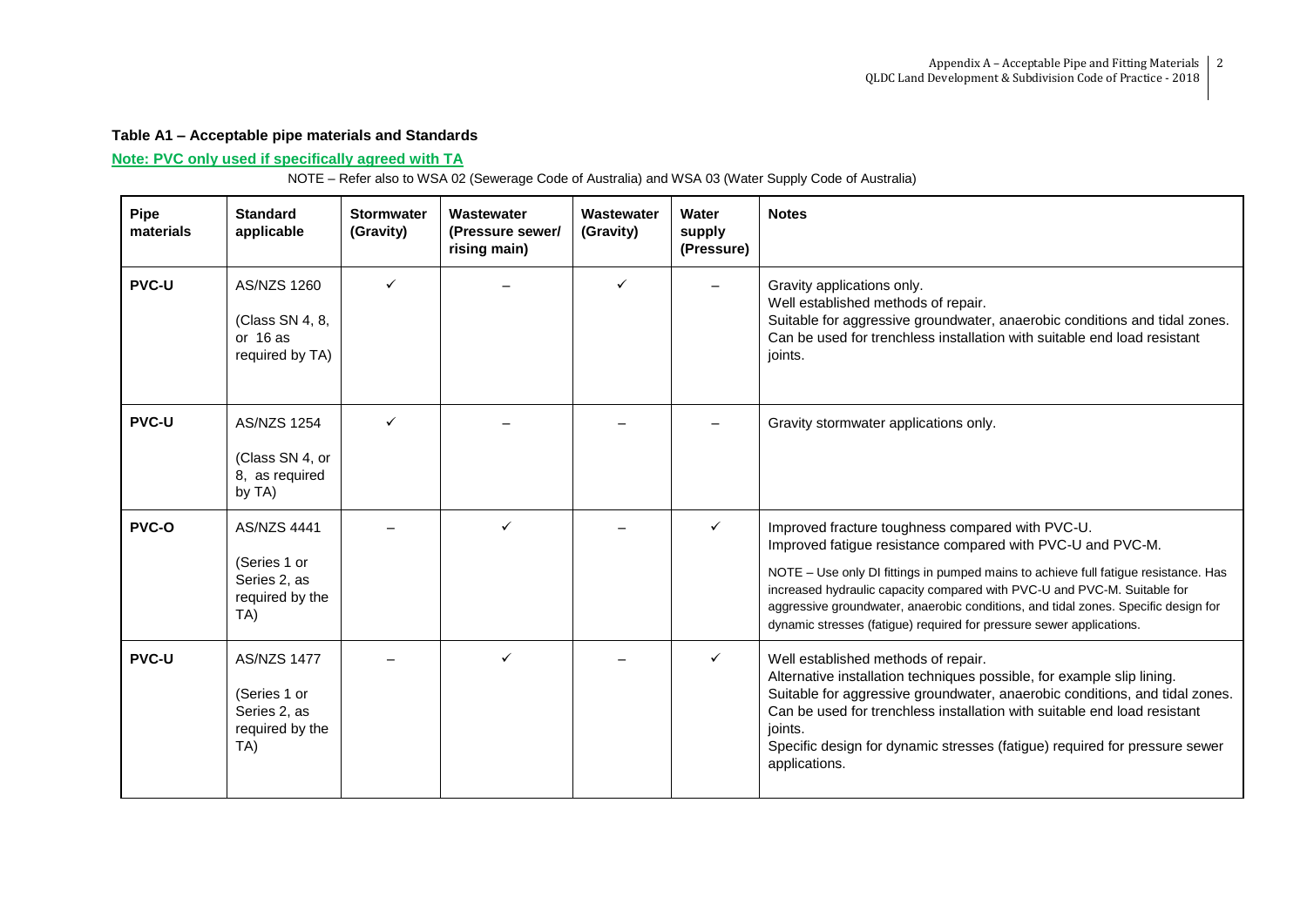| <b>Pipe</b><br>materials                                       | <b>Standard</b><br>applicable                                                | <b>Stormwater</b><br>(Gravity) | Wastewater<br>(Pressure sewer/<br>rising main) | Wastewater<br>(Gravity) | <b>Water</b><br>supply<br>(Pressure) | <b>Notes</b>                                                                                                                                                                                                                                                                                                                                                                                                                                                                                                                                                                                                                                                                                                                                                                                                                                                                                                                               |
|----------------------------------------------------------------|------------------------------------------------------------------------------|--------------------------------|------------------------------------------------|-------------------------|--------------------------------------|--------------------------------------------------------------------------------------------------------------------------------------------------------------------------------------------------------------------------------------------------------------------------------------------------------------------------------------------------------------------------------------------------------------------------------------------------------------------------------------------------------------------------------------------------------------------------------------------------------------------------------------------------------------------------------------------------------------------------------------------------------------------------------------------------------------------------------------------------------------------------------------------------------------------------------------------|
| <b>PVC-M</b>                                                   | <b>AS/NZS 4765</b><br>(Series 1 or<br>Series 2, as<br>required by<br>the TA) |                                |                                                |                         | ✓                                    | Improved fracture toughness compared with PVC-U.<br>Has increased hydraulic capacity compared with PVC-U.<br>Inferior fatigue resistance compared with PVC-U and PVC-O.<br>Suitable for aggressive groundwater, anaerobic conditions and tidal zones.<br>Specific design for dynamic stresses (fatigue) required for pressure sewer<br>applications.                                                                                                                                                                                                                                                                                                                                                                                                                                                                                                                                                                                       |
| <b>PE</b><br>(PE 80B or<br>PE 100 as<br>required by<br>the TA) | AS/NZS 4130                                                                  |                                | ✓                                              |                         | $\checkmark$                         | Generally for pressure applications.<br>Can be easily curved to eliminate the need for bends.<br>Alternative installation techniques possible, for example pipe cracking,<br>direction drilling, and slip lining.<br>Can be welded to form an end load resistant system.<br>Compression couplings and end load resistant fittings are available in<br>smaller diameters.<br>Pipe longitudinal flexibility accommodates large differential ground<br>settlement.<br>Fusion jointing requires skilled installers and special equipment.<br>Retrospective installation of fittings/repair complicated.<br>Specific design for dynamic stresses (fatigue) required for pressure sewer<br>applications.<br>≤ DN 125 available in long coiled lengths for fewer joints.<br>Suitable for aggressive groundwater, anaerobic conditions or tidal zones.<br>Suitable for ground with high subsidence potential, for example fill or mining<br>areas. |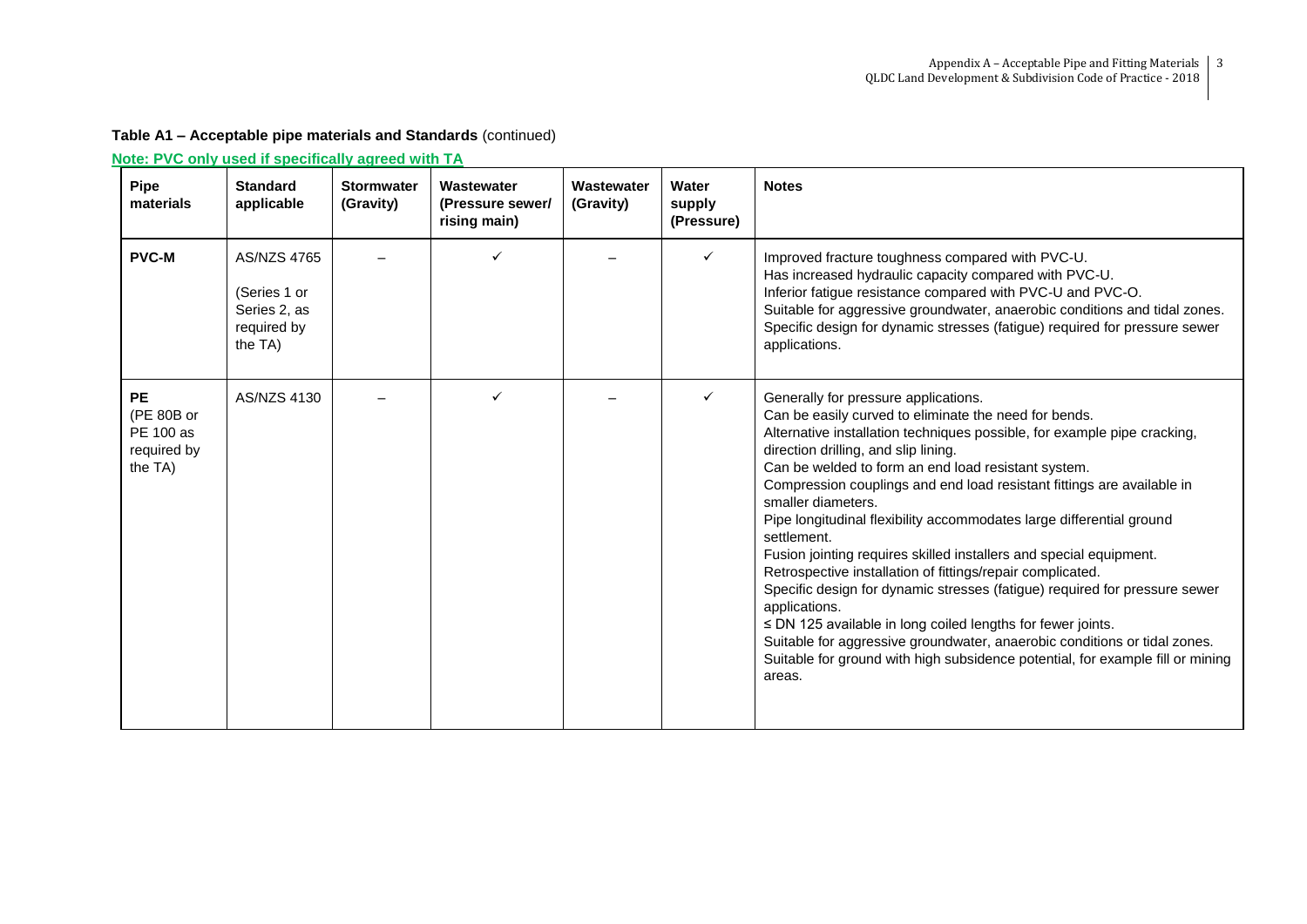| <b>Pipe materials</b>                                                            | <b>Standard</b><br>applicable | <b>Stormwater</b><br>(Gravity) | Wastewater<br>(Pressure sewer/<br>rising main) | Wastewater<br>(Gravity) | Water<br>supply<br>(Pressure) | <b>Notes</b>                                                                                                                                                                                                                                                                                                                                                                                                                                                                                                                                                                                                   |
|----------------------------------------------------------------------------------|-------------------------------|--------------------------------|------------------------------------------------|-------------------------|-------------------------------|----------------------------------------------------------------------------------------------------------------------------------------------------------------------------------------------------------------------------------------------------------------------------------------------------------------------------------------------------------------------------------------------------------------------------------------------------------------------------------------------------------------------------------------------------------------------------------------------------------------|
| <b>PE</b><br>(Stiffness Class<br>SN 4, 8, 10, or 16<br>as required by the<br>TA) | AS/NZS<br>5065                | ✓                              |                                                | ✓                       |                               | Only for gravity applications.<br>Can be easily curved.<br>Alternative installation techniques possible, for example pipe cracking and<br>slip lining.<br>Can be welded to form an end load resistant system.<br>Fusion jointing requires skilled installers and special equipment.<br>Retrospective installation of fittings/repair complicated.<br>Smaller diameters available in long coiled lengths for fewer joints.<br>Suitable for aggressive groundwater, anaerobic conditions, or tidal zones.                                                                                                        |
| PP<br>(Stiffness Class<br>SN 4, 8, 10, or 16<br>as required by the<br>TA)        | AS/NZS<br>5065                |                                |                                                |                         |                               | Only for gravity applications.                                                                                                                                                                                                                                                                                                                                                                                                                                                                                                                                                                                 |
| <b>GRP</b>                                                                       | AS 3571.1                     | ✓                              |                                                |                         |                               | Alternative installation techniques possible, for example slip lining.<br>UV resistant (special product).<br>Custom made fittings can be manufactured.<br>Suitable for use without additional corrosion protection in areas where<br>stray electrical currents occur.<br>Low impact resistance and ease of damage to thermosetting resin, makes<br>GRP susceptible to damage during transportation, and installation, in<br>above ground installations, from vandalism, or when damaged as a<br>consequence of nearby excavation.<br>Suitable for aggressive groundwater, anaerobic conditions or tidal zones. |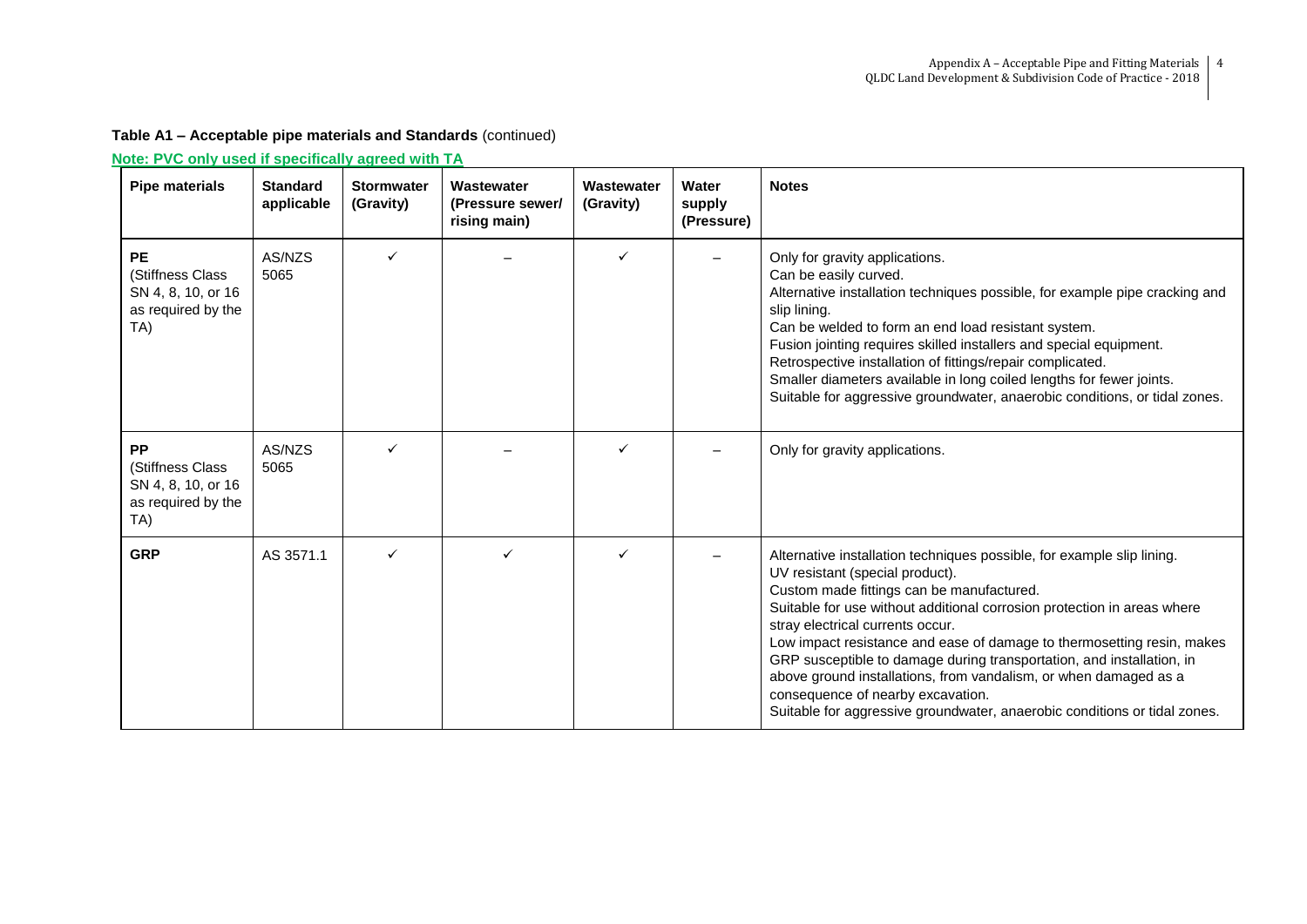| <b>Pipe materials</b>                                        | <b>Standard</b><br>applicable | <b>Stormwater</b><br>(Gravity) | Wastewater<br>(Pressure sewer/<br>rising main) | Wastewater<br>(Gravity) | Water<br>supply<br>(Pressure) | <b>Notes</b>                                                                                                                                                                                                                                                                                                                                                                                                                                                                                                                                                                                                    |
|--------------------------------------------------------------|-------------------------------|--------------------------------|------------------------------------------------|-------------------------|-------------------------------|-----------------------------------------------------------------------------------------------------------------------------------------------------------------------------------------------------------------------------------------------------------------------------------------------------------------------------------------------------------------------------------------------------------------------------------------------------------------------------------------------------------------------------------------------------------------------------------------------------------------|
| <b>GRP</b>                                                   | AS 3571.2                     |                                |                                                |                         |                               | Alternative installation techniques possible, for example slip lining.<br>UV resistant (special product).<br>Custom made fittings can be manufactured.<br>Suitable for use without additional corrosion protection in areas where<br>stray electrical currents occur.<br>Low impact resistance and ease of damage to thermosetting resin, makes<br>GRP susceptible to damage during transportation, and installation, in<br>above ground installations, from vandalism, or when damaged as a<br>consequence of nearby excavation.<br>Suitable for aggressive groundwater, anaerobic conditions, or tidal zones. |
| <b>VC</b>                                                    | <b>BS EN 295</b>              | ✓                              |                                                |                         |                               | Gravity applications only.<br>Has benefits for particularly aggressive industrial wastes.<br>Not recommended for active seismic (earthquake) zones, or unstable<br>ground.                                                                                                                                                                                                                                                                                                                                                                                                                                      |
| <b>RRRC</b><br>(rubber ring joint<br>reinforced<br>concrete) | AS/NZS<br>4058                | ✓                              |                                                |                         |                               | Requires protection from hydrogen sulphide attack in sewer applications,<br>by plastic lining or selection of appropriate cement additives.                                                                                                                                                                                                                                                                                                                                                                                                                                                                     |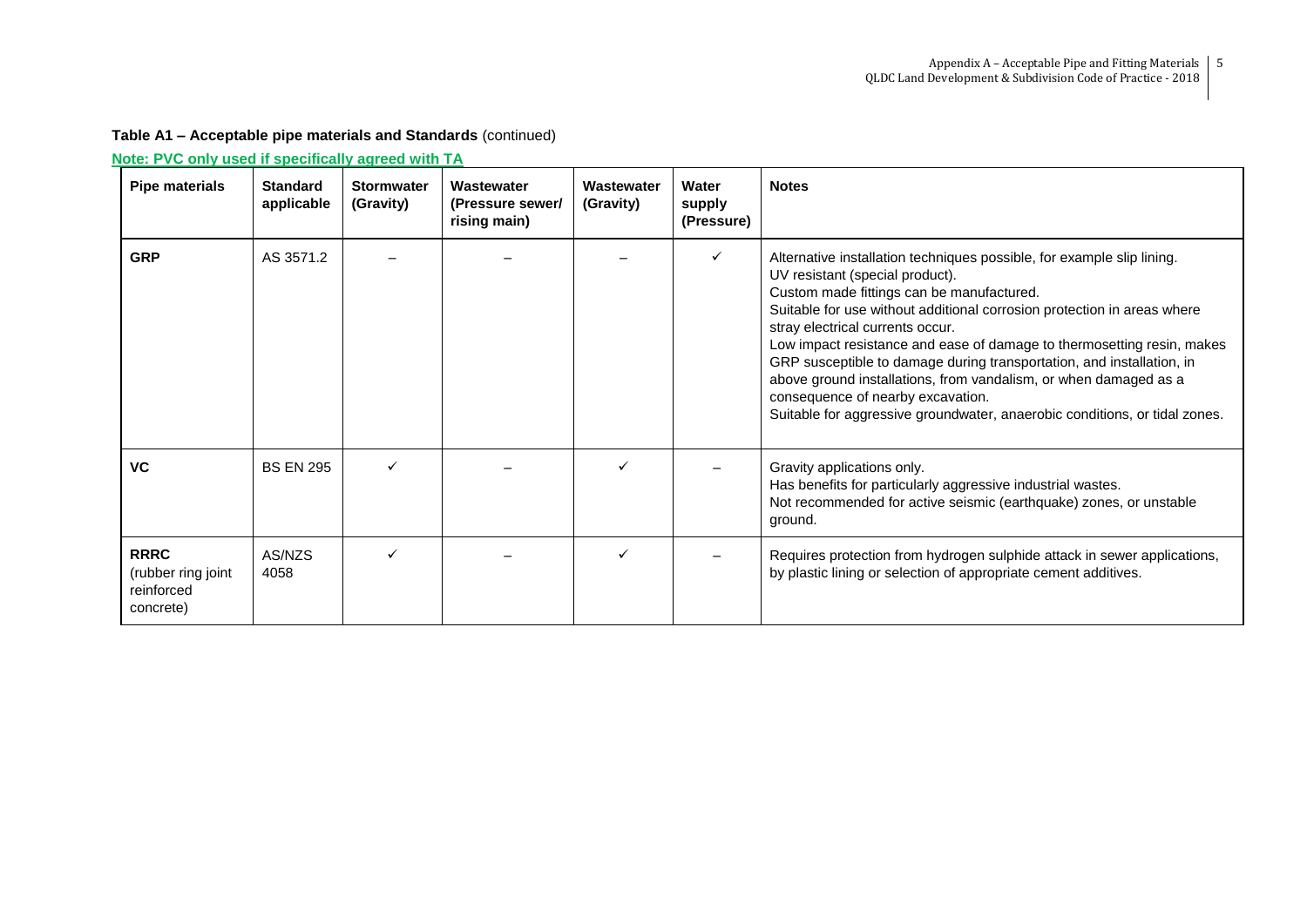| <b>Pipe</b><br>materials                         | <b>Standard</b><br>applicable | <b>Stormwater</b><br>(Gravity) | Wastewater<br>(Pressure sewer/<br>rising main) | Wastewater<br>(Gravity) | <b>Water supply</b><br>(Pressure) | <b>Notes</b>                                                                                                                                                                                                                                                                                                                                                                                                                                                                                                                                                                                                                                                                                                                                                                                                                                                                                                                                                                                                                                                                                                                                                                                                                                                                                                                                                                                                                                                                                                                                                                                                           |
|--------------------------------------------------|-------------------------------|--------------------------------|------------------------------------------------|-------------------------|-----------------------------------|------------------------------------------------------------------------------------------------------------------------------------------------------------------------------------------------------------------------------------------------------------------------------------------------------------------------------------------------------------------------------------------------------------------------------------------------------------------------------------------------------------------------------------------------------------------------------------------------------------------------------------------------------------------------------------------------------------------------------------------------------------------------------------------------------------------------------------------------------------------------------------------------------------------------------------------------------------------------------------------------------------------------------------------------------------------------------------------------------------------------------------------------------------------------------------------------------------------------------------------------------------------------------------------------------------------------------------------------------------------------------------------------------------------------------------------------------------------------------------------------------------------------------------------------------------------------------------------------------------------------|
| CLS (SCL)<br>(concrete<br>lined welded<br>steel) | <b>NZS 4442</b><br>AS 1579    |                                | ✓                                              |                         | ✓                                 | Cement mortar lined, PE coating below ground or heavy duty coating above<br>ground<br>High mechanical strength and toughness.<br>Available in long lengths.<br>RRJ and welded joints available.<br>Custom made, specially configured steel fittings can be made to order.<br>Can be welded to form a system that will resist end load and joint<br>permeation.<br>UV resistant/vandal proof/impact resistant (where PE coated).<br>Cathodic protection (CP) can be applied to electrically continuous pipelines<br>to provide enhanced corrosion protection.<br>PE lined and coated - RRJ<br>As above for CLS (SCL).<br>Suitable for conveying soft water.<br>Corrosion resistant under all conditions.<br>General notes<br>Standard Portland cement mortar not resistant to H <sup>2</sup> S attack, at any high<br>points or discharge points in the main. High alumina cement has improved<br>resistance.<br>Welded joints require skilled installers and special equipment.<br>Welded joints require reinstatement of protection systems on site.<br>Special design required for welded installations parallel, and adjacent to<br>high voltage (> 66 kV) transmission lines.<br>Cathodic protection requires regular monitoring and maintenance.<br>Seal coating may be required over cement mortar linings, when conveying<br>soft water, or in low flow extremities of reticulation mains, to prevent<br>potentially high PH.<br>Suitable for high load applications such as railway crossings and major<br>roads.<br>Large diameters are available.<br>Suitable for aerial or suspended pipeline applications. |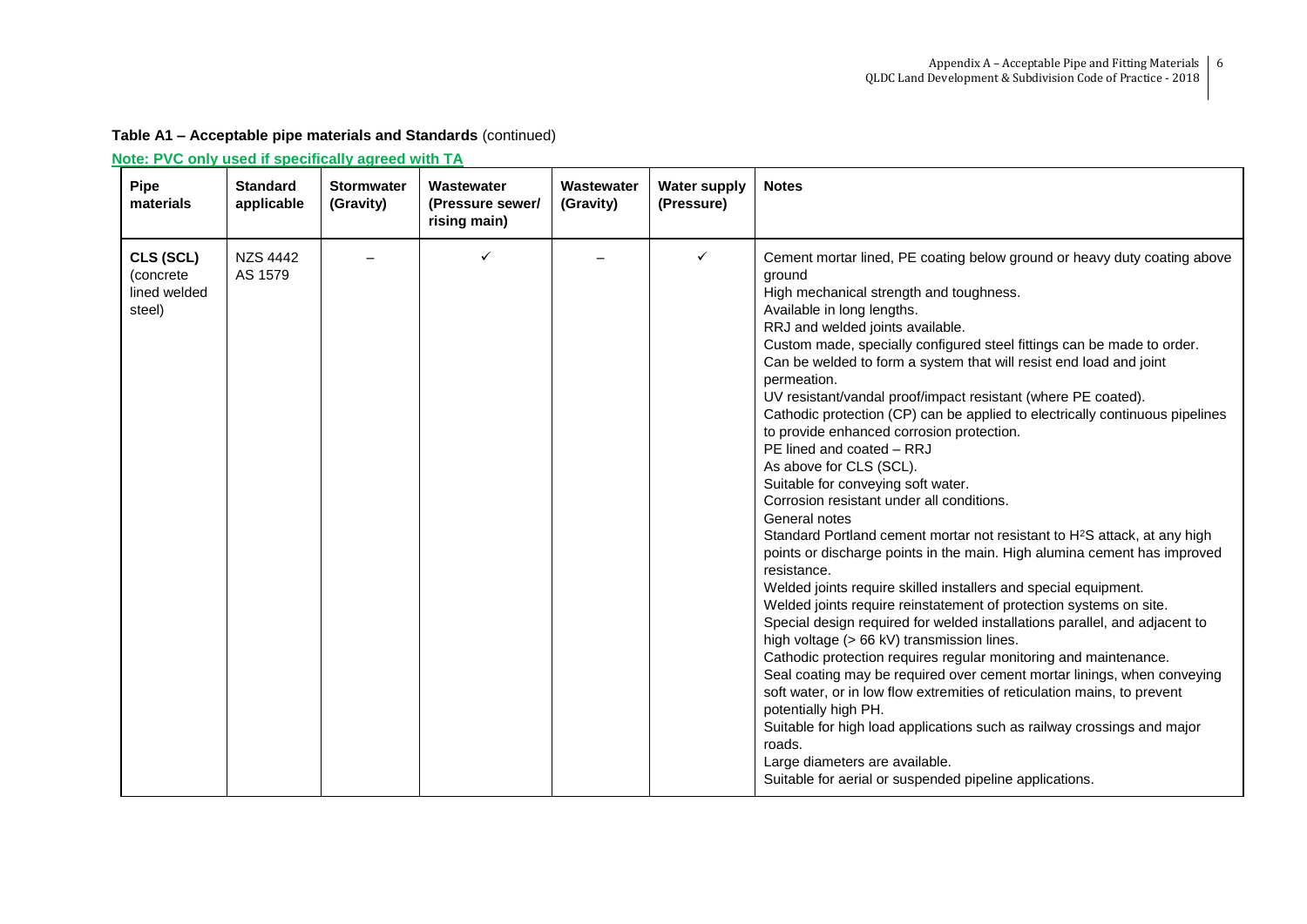| Pipe<br>materials               | <b>Standard</b><br>applicable                            | <b>Stormwater</b><br>(Gravity) | Wastewater<br>(Pressure sewer/<br>rising main) | Wastewater<br>(Gravity) | Water<br>supply<br>(Pressure) | <b>Notes</b>                                                                                                                                                                                                                                                                                                                                                                                                                                                                                                                                                                                                                                                                                                                                                                                                                                                                                                                                        |
|---------------------------------|----------------------------------------------------------|--------------------------------|------------------------------------------------|-------------------------|-------------------------------|-----------------------------------------------------------------------------------------------------------------------------------------------------------------------------------------------------------------------------------------------------------------------------------------------------------------------------------------------------------------------------------------------------------------------------------------------------------------------------------------------------------------------------------------------------------------------------------------------------------------------------------------------------------------------------------------------------------------------------------------------------------------------------------------------------------------------------------------------------------------------------------------------------------------------------------------------------|
| DI<br>(ductile iron<br>pipe)    | AS/NZS 2280<br>AS 3681                                   |                                | ✓                                              |                         | ✓                             | Fatigue analysis not normally required (pressure sewer applications).<br>High mechanical strength and toughness.<br>Ease of jointing.<br>UV resistant/vandal proof/impact resistant.<br>Well established methods of repair.<br>Suitable for high pressure and above ground pipelines.<br>Restrained joint systems available.<br>Sufficient ring stiffness to not rely on side support, for structural adequacy for the<br>usual water supply installation depths.<br>Elevated PH may occur when conveying soft water, or in low flow extremities of<br>reticulation mains.<br>PE sleeving is required, and must be carefully applied and repaired when damaged.<br>Standard Portland cement mortar not resistant to H2S attack, at any high points or<br>discharge points in the main. (Wastewater applications. High alumina cement has<br>improved resistance.)<br>Not suitable for aggressive groundwater, anaerobic conditions, or tidal zones. |
| Corrugated<br>aluminium<br>pipe | <b>AS/NZS 2041</b>                                       | ✓                              |                                                |                         |                               | Generally of short length (for culverts and so on). Joints need consideration in fine<br>soils with high water tables. Invert may need lining to extend life.                                                                                                                                                                                                                                                                                                                                                                                                                                                                                                                                                                                                                                                                                                                                                                                       |
| Corrugated<br>steel pipe        | <b>AS/NZS 2041</b><br><b>NZS 4405</b><br><b>NZS 4406</b> | ✓                              |                                                |                         |                               | Generally only for short length (culverts and so on). Joints need consideration in<br>fine soils and high water tables. Invert may need lining to extend life.                                                                                                                                                                                                                                                                                                                                                                                                                                                                                                                                                                                                                                                                                                                                                                                      |
| <b>ABS</b>                      | AS/NZS 3518<br>AS/NZS 3690<br>AS/NZS 3879                |                                | ✓                                              |                         | $\checkmark$                  | Specific design for dynamic stresses (fatigue required for pressure sewer<br>applications).                                                                                                                                                                                                                                                                                                                                                                                                                                                                                                                                                                                                                                                                                                                                                                                                                                                         |
| <b>PVC-U</b>                    | AS/NZS 1260                                              |                                |                                                |                         |                               | Gravity applications only.                                                                                                                                                                                                                                                                                                                                                                                                                                                                                                                                                                                                                                                                                                                                                                                                                                                                                                                          |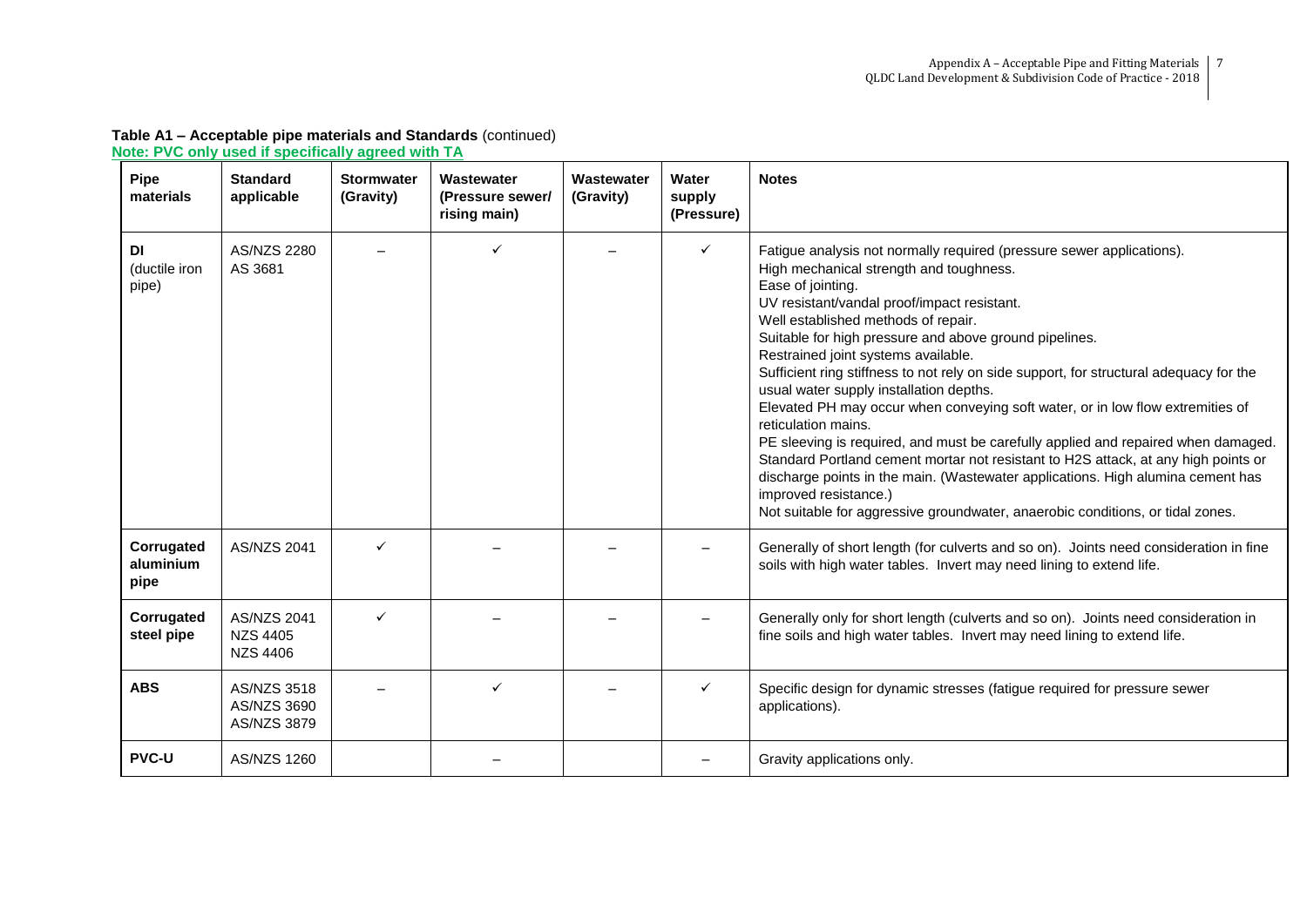| <b>Pipe</b><br>materials | <b>Standard</b><br>applicable | <b>Stormwater</b><br>(Gravity) | Wastewater<br>(Pressure sewer/<br>rising main) | Wastewater<br>(Gravity) | Water<br>supply<br>(Pressure) | <b>Notes</b>                          |
|--------------------------|-------------------------------|--------------------------------|------------------------------------------------|-------------------------|-------------------------------|---------------------------------------|
| <b>PVC-U</b>             | AS/NZS 1254                   |                                | $\overline{\phantom{0}}$                       |                         | $\overline{\phantom{0}}$      | Gravity stormwater applications only. |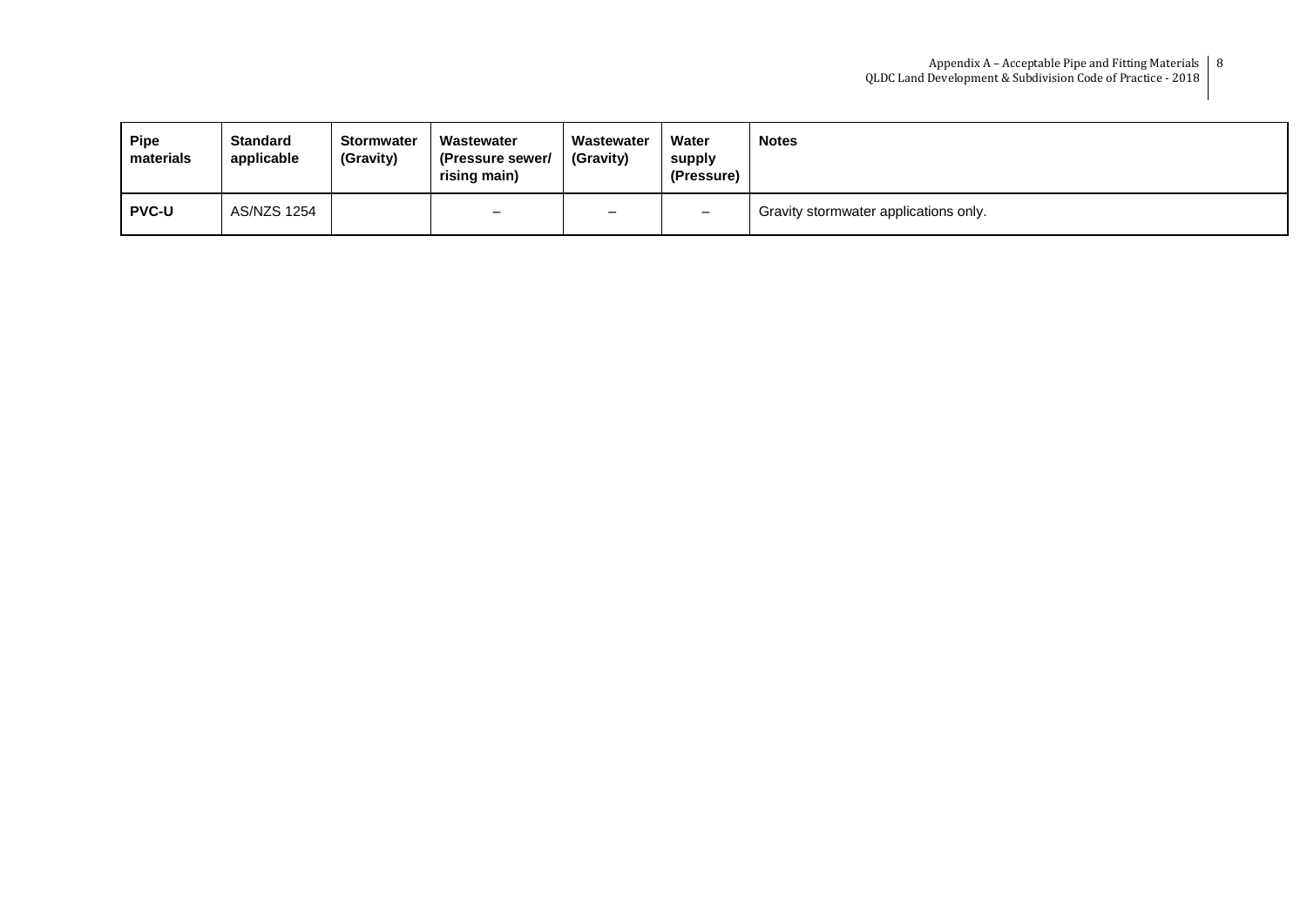| $1007E$ . Tooplasto filmig filatorialo and oldridated<br><b>Fittings Materials</b> | <b>Standard</b>    | <b>Stormwater</b> | Wastewater                      | Wastewater   | Water                | <b>Notes</b>                                                                                                                                                                                                                                                    |
|------------------------------------------------------------------------------------|--------------------|-------------------|---------------------------------|--------------|----------------------|-----------------------------------------------------------------------------------------------------------------------------------------------------------------------------------------------------------------------------------------------------------------|
|                                                                                    | applicable         | (Gravity)         | (Pressure sewer/<br>rising main | (Gravity)    | supply<br>(Pressure) |                                                                                                                                                                                                                                                                 |
| <b>PVC-U</b>                                                                       | <b>AS/NZS 1254</b> | $\checkmark$      |                                 |              |                      | Gravity stormwater applications only.                                                                                                                                                                                                                           |
| <b>PE</b>                                                                          | <b>AS/NZS 4129</b> | ✓                 | ✓                               |              |                      | PE pressure fittings, including mechanical compression,<br>butt fusion or electrofusion, as approved by the TA.                                                                                                                                                 |
| <b>Access covers and grates</b>                                                    | AS 3996            | ✓                 |                                 | ✓            |                      |                                                                                                                                                                                                                                                                 |
| <b>Ductile iron</b>                                                                | AS/NZS 2280        |                   | ✓                               |              | ✓                    | Generally for pressure applications. Shall be coated with a<br>polymeric coating, applied in accordance with AS/NZS<br>4158.                                                                                                                                    |
| Ductile iron unrestrained<br>mechanical couplings                                  | <b>AS/NZS 4998</b> |                   | ✓                               |              | ✓                    | Generally for pressure applications.<br>Shall be coated with a polymeric coating, applied in<br>accordance with AS/NZS 4158.                                                                                                                                    |
| <b>Plastic or metallic tapping</b><br>bands                                        | <b>AS/NZS 4793</b> |                   |                                 |              | ✓                    | Generally for pressure applications. Tapping bands used<br>on flexible pipes shall be AS/NZS 4793 Type F - that is,<br>'full circle design'.<br>Ductile iron tapping bands shall be coated with a polymeric<br>coating, applied in accordance with AS/NZS 4158. |
| <b>Fire hydrants</b>                                                               | <b>NZS/BS 750</b>  |                   | $\checkmark$                    |              | ✓                    | Generally pressure applications.                                                                                                                                                                                                                                |
| <b>Resilient seated gate valves</b>                                                | AS 2638.2          |                   | $\checkmark$                    |              | ✓                    | Generally pressure applications.                                                                                                                                                                                                                                |
| PE (Stiffness Class SN 4, 8, 10)<br>or 16 as required by the TA)                   | AS/NZS 5065        | ✓                 |                                 | $\checkmark$ |                      | Gravity applications only.                                                                                                                                                                                                                                      |
| PP (Stiffness Class SN 4, 8, 10)<br>or 16 as required by the TA)                   | AS/NZS 5065        |                   |                                 |              |                      | Gravity applications only.                                                                                                                                                                                                                                      |

### **Table A2 – Acceptable fitting materials and Standards**